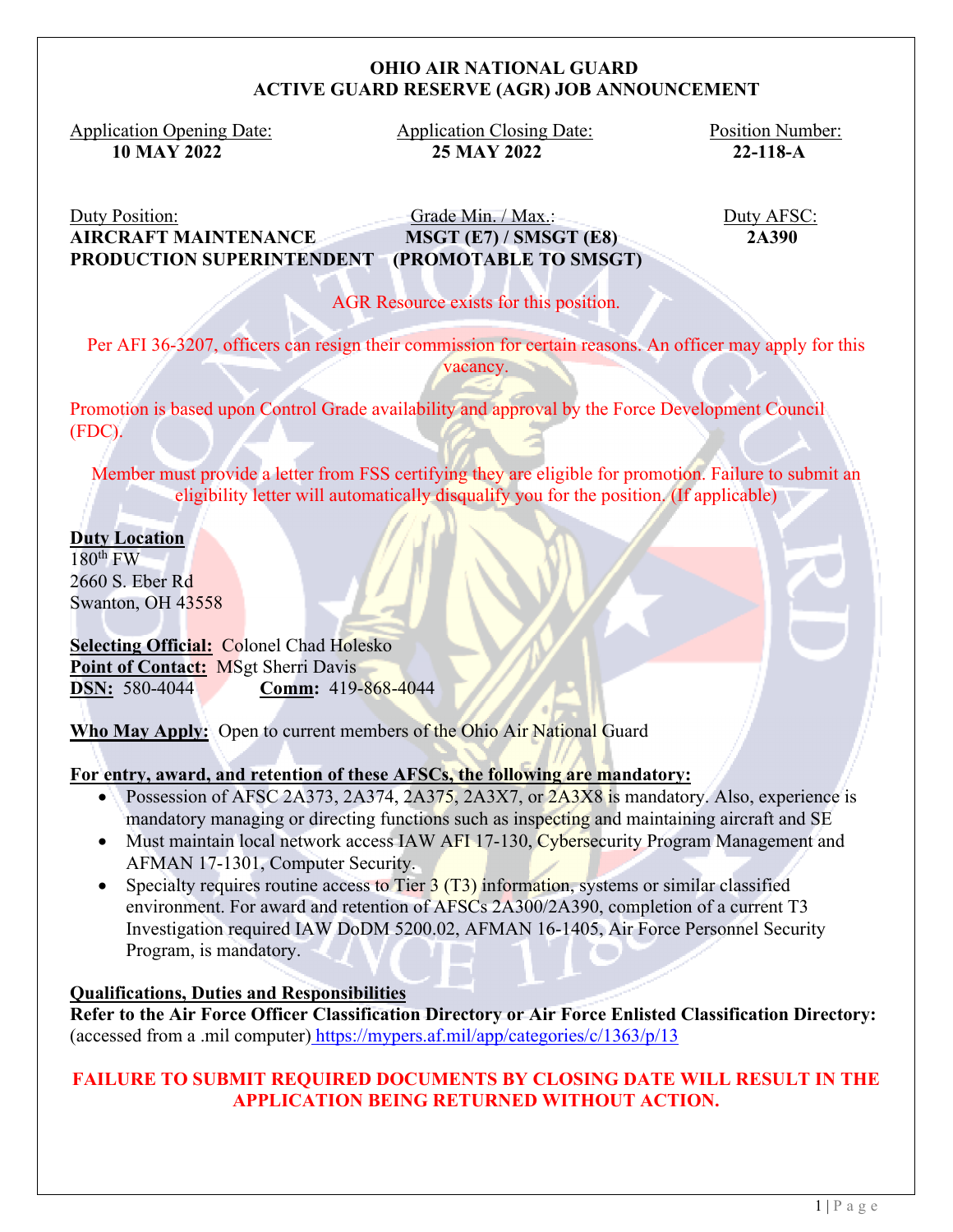# **REQUIRED DOCUMENTS**:

- 1. NGB Form 34-1, dated November 2013, signed, dated and annotated with job number and title
	- a. NGB 34-1 form
	- b. All applicants must fully complete SECTION IV PERSONAL BACKGROUND QUESTIONNAIRE of the NGB FORM 34-1. Any "YES" answers to the questions (except 9 & 17) require a full explanation in SECTION V to the "YES" response. A current passing Fit Test will suffice for a "YES" response to question 17. FAILURE to provide this documentation will result in the application being returned without action
	- c. Application must be signed
- 2. Current & complete Report on Individual Personnel (RIP) printout from virtual MPF
- 3. Most recent copy of current and passing fitness assessment (Fitness reports must be updated to include current fitness assessment due date)
- 4. Individual Medical Readiness (IMR) Status Report (https://imr.afms.mil/imr)
- 5. Resume
- 6. Letter from Force Support Squadron (FSS) certifying promotion eligibility (if applicable)
- 7. Officers only: Must submit a conditional resignation of their commission that will be processed if selected
- 8. Applicants who are in a higher grade than the grade for this advertisement must provide a statement of understanding with the application stating you are willing to be voluntarily demoted without prejudice if selected, IAW AFI 36-2502, Paragraph 11.1.2.4.1.1.1.
	- a. If selected for this vacancy, voluntary demotion action must take place prior to being assessed to the AGR program or moved into the position **\*\*All applications must be sent as one PDF file\*\***

---There is a known issue that digital signatures are being removed from the NGB Form 34-1 once combined as one PDF. To avoid this, once you sign and save the NGB Form 34-1, go to Print, then select "Microsoft Print to PDF". Click Print. Use this copy of the form to combine into the required documents and send to HRO. Always verify the signature is present before you sent to HRO.

---If Virtual Military Personnel Flight (vMPF), Air Force Fitness Management System (AFFMS II), or Air Force Surgeon General Individual Medical Readiness Status (AFSG) (IMR) is down, visit the Force Support Squadron, your Commander Support Staff, or Medical. They can provide you with a copy of your current RIP, current fitness score and/or a memorandum/AF Form 422 on (IMR) status.

> **Applications must be emailed to: NG.OH.OHARNG.MBX.J1-HRO-APPS@ARMY.MIL AND/OR LAUREN.PETERSHEIM@US.AF.MIL**

*NG.OH.OHARNG.MBX.J1-HRO-APPS@ARMY.MIL cannot accept encrypted emails. Applications received after midnight on close date will be returned without action.* 

> Inquiries: Call or Email MSgt Lauren Petersheim Air AGR Manager, (614) 336-6000 Ext 2010 Lauren.petersheim@us.af.mil

> > The Adjutant General's Department 2825 West Dublin Granville Road Columbus, OH 43235-2789